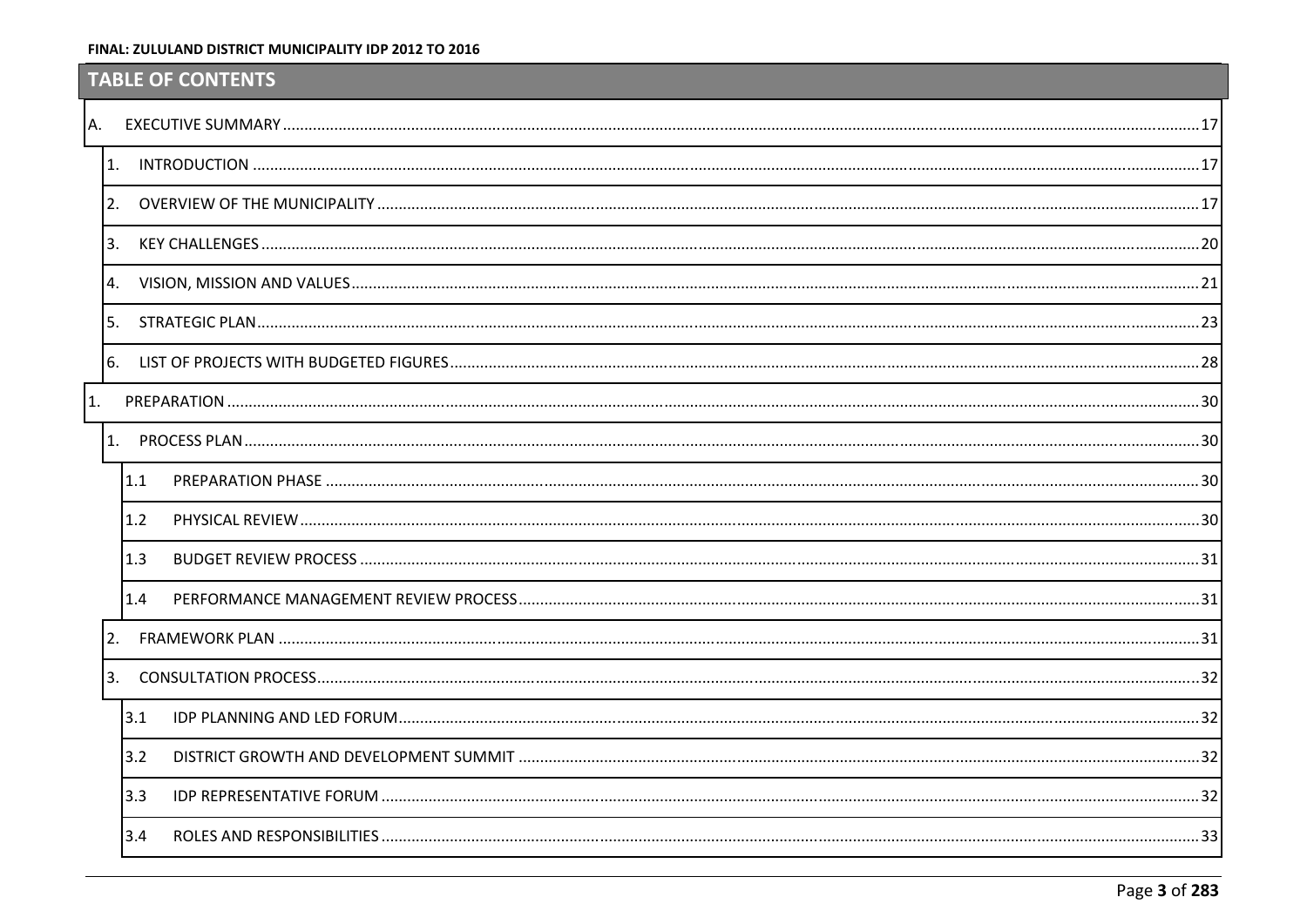<span id="page-1-17"></span><span id="page-1-16"></span><span id="page-1-15"></span><span id="page-1-14"></span><span id="page-1-13"></span><span id="page-1-12"></span><span id="page-1-11"></span><span id="page-1-10"></span><span id="page-1-9"></span><span id="page-1-8"></span><span id="page-1-7"></span><span id="page-1-6"></span><span id="page-1-5"></span><span id="page-1-4"></span><span id="page-1-3"></span><span id="page-1-2"></span><span id="page-1-1"></span><span id="page-1-0"></span>

|    | 3.5  |  |
|----|------|--|
|    | 3.6  |  |
| 2. |      |  |
| 1. |      |  |
|    | 1.1  |  |
|    | 1.2  |  |
|    | 1.3  |  |
|    | 1.4  |  |
|    | 1.5  |  |
|    | 1.6  |  |
|    | 1.7  |  |
|    | 1.8  |  |
|    | 1.9  |  |
|    | 1.10 |  |
|    | 1.11 |  |
| 2. |      |  |
| 3. |      |  |
|    | 3.1  |  |
|    | 3.2  |  |
| 4. |      |  |
|    | 4.1  |  |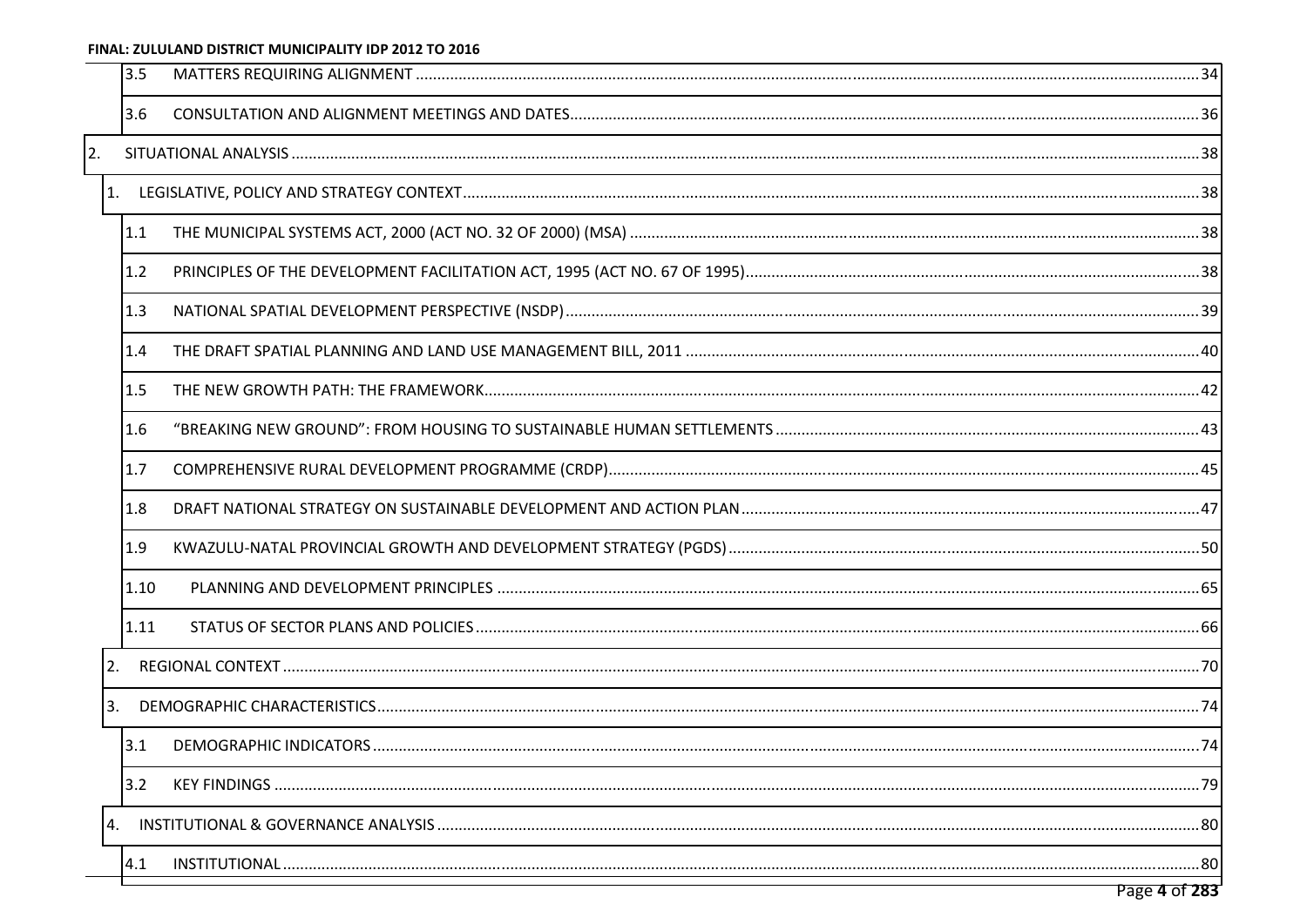<span id="page-2-18"></span><span id="page-2-11"></span><span id="page-2-10"></span><span id="page-2-8"></span><span id="page-2-5"></span><span id="page-2-3"></span><span id="page-2-0"></span> $\sim$ 

<span id="page-2-19"></span><span id="page-2-17"></span><span id="page-2-16"></span><span id="page-2-15"></span><span id="page-2-14"></span><span id="page-2-13"></span><span id="page-2-12"></span><span id="page-2-9"></span><span id="page-2-7"></span><span id="page-2-6"></span><span id="page-2-4"></span><span id="page-2-2"></span><span id="page-2-1"></span>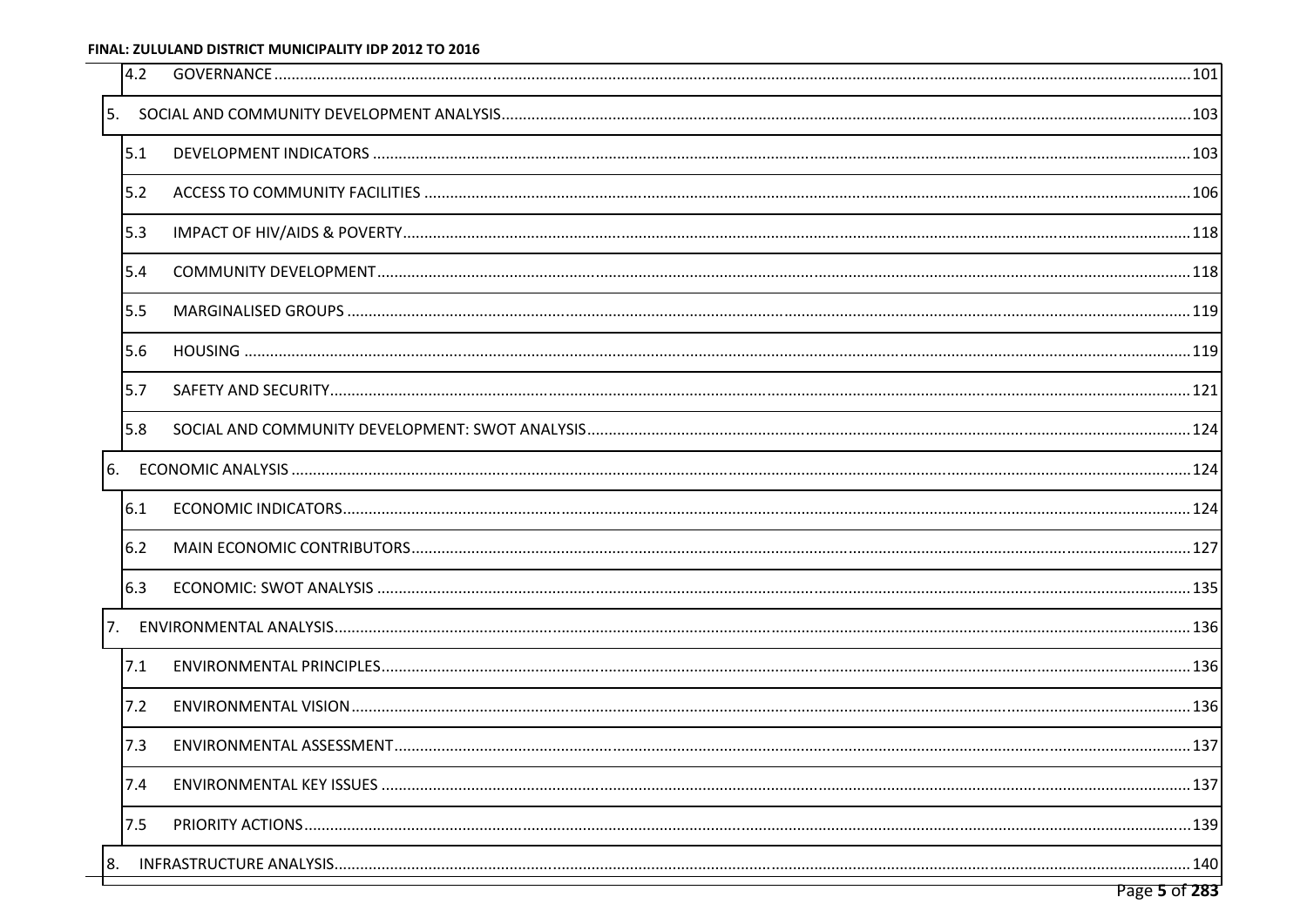<span id="page-3-12"></span><span id="page-3-11"></span><span id="page-3-10"></span><span id="page-3-9"></span><span id="page-3-8"></span><span id="page-3-7"></span><span id="page-3-6"></span><span id="page-3-5"></span><span id="page-3-4"></span><span id="page-3-3"></span><span id="page-3-2"></span><span id="page-3-1"></span><span id="page-3-0"></span>

| 8.1  |  |
|------|--|
| 8.2  |  |
| 8.3  |  |
| 8.4  |  |
| 8.5  |  |
| 8.6  |  |
| 8.7  |  |
| 9.   |  |
| 9.1  |  |
| 9.2  |  |
| 9.3  |  |
| 9.4  |  |
| 9.5  |  |
| 10.  |  |
| 10.1 |  |
| 10.2 |  |
| 10.3 |  |
| 11.  |  |
| 11.1 |  |
| 11.2 |  |
| 12.  |  |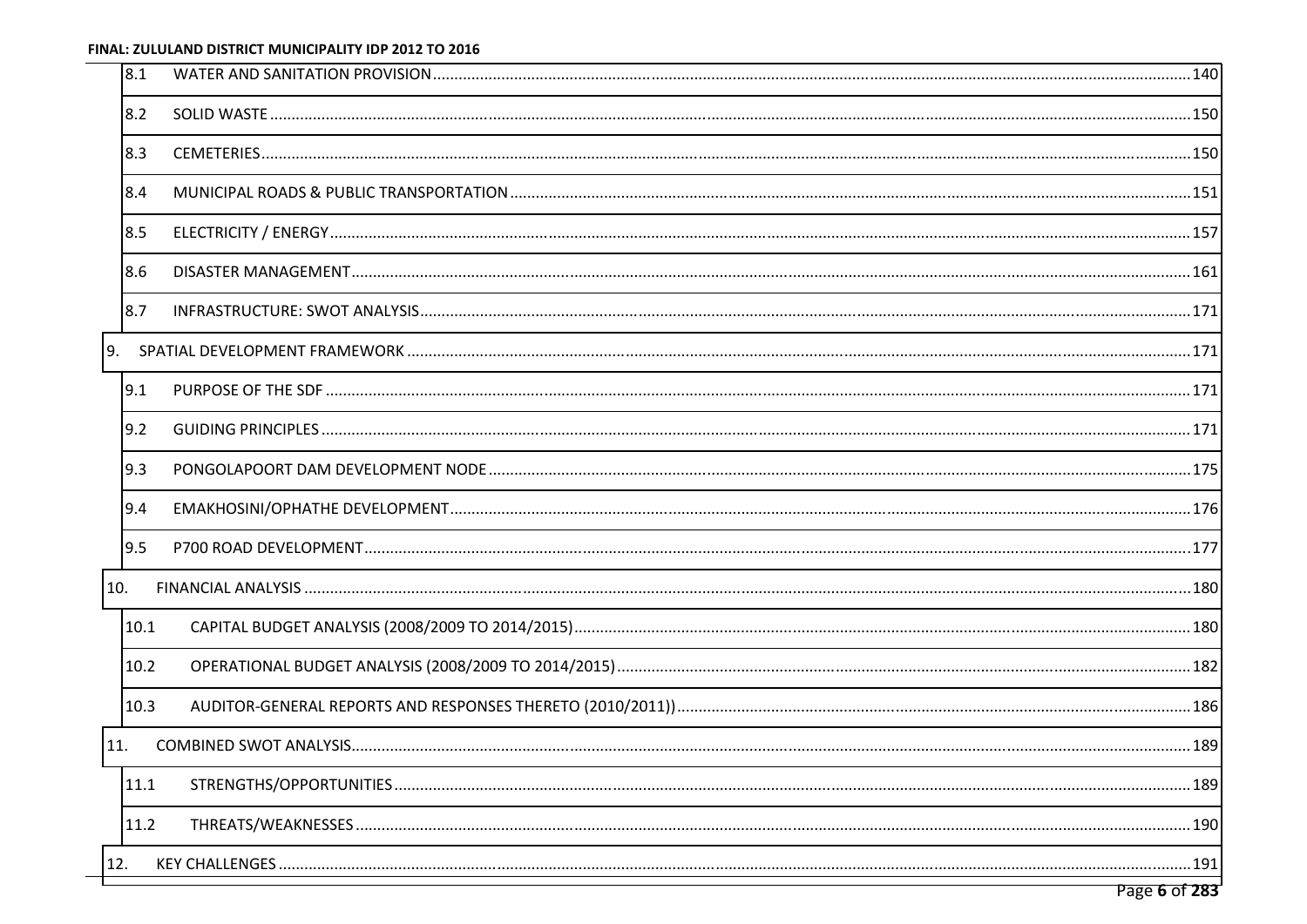<span id="page-4-17"></span><span id="page-4-16"></span><span id="page-4-15"></span><span id="page-4-14"></span><span id="page-4-13"></span><span id="page-4-12"></span><span id="page-4-11"></span><span id="page-4-10"></span><span id="page-4-9"></span><span id="page-4-8"></span><span id="page-4-7"></span><span id="page-4-6"></span><span id="page-4-5"></span><span id="page-4-4"></span><span id="page-4-3"></span><span id="page-4-2"></span><span id="page-4-1"></span><span id="page-4-0"></span>

| 12.1           |  |
|----------------|--|
| 12.2           |  |
| 3.             |  |
| $\mathbf{4}$ . |  |
| 1.             |  |
| 2.             |  |
| 2.1            |  |
| 2.2            |  |
| 2.3            |  |
| 2.4            |  |
| 2.5            |  |
| 2.6            |  |
| 2.7            |  |
| 2.8            |  |
| 2.9            |  |
| 2.10           |  |
| 2.11           |  |
| 3.             |  |
| 4.             |  |
| 5.             |  |
| 5.1            |  |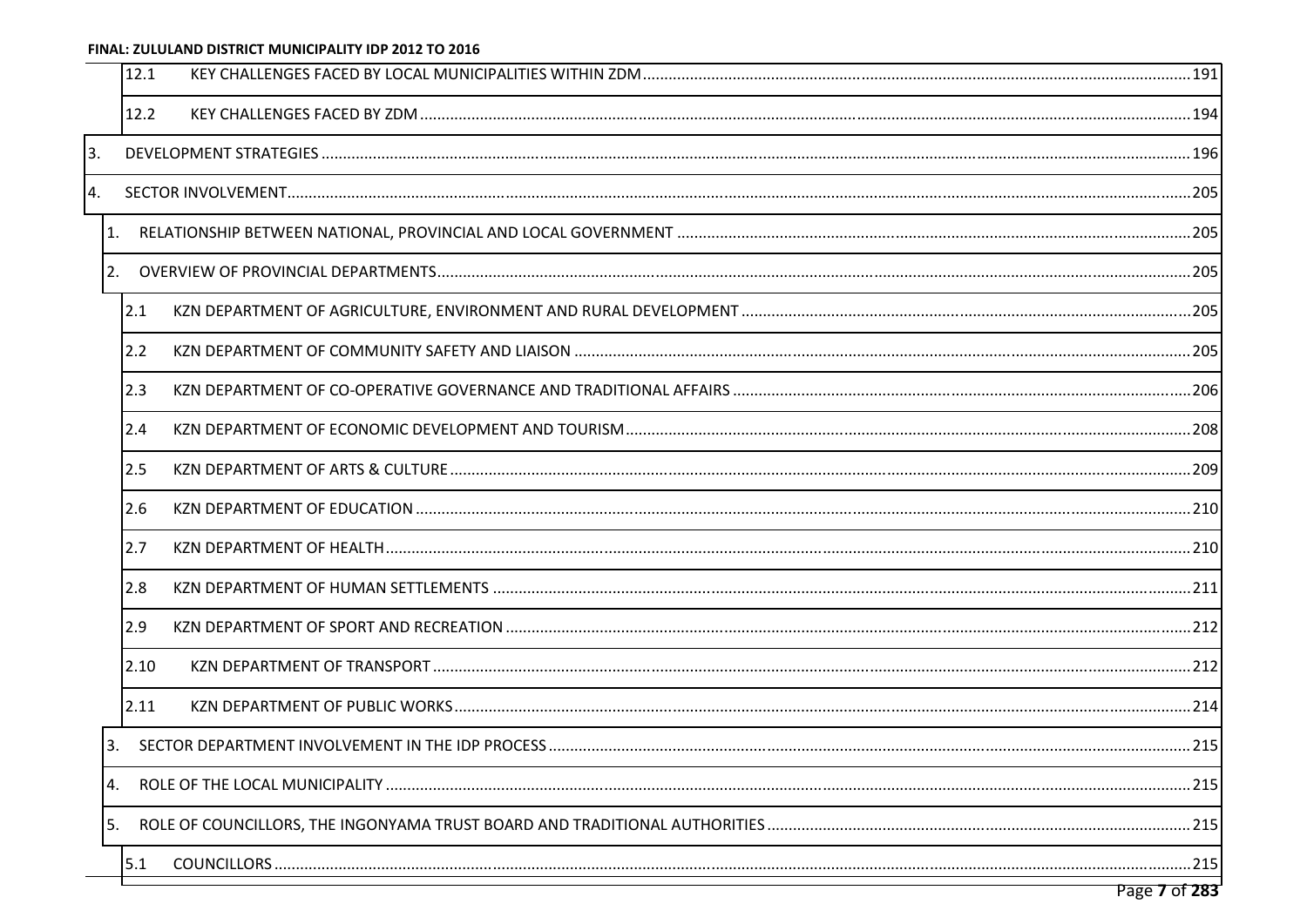### <span id="page-5-5"></span>FINAL: ZULULAND DISTRICT MUNICIPALITY IDP 2012 TO 2016  $\overline{\phantom{a}}$

<span id="page-5-15"></span><span id="page-5-14"></span><span id="page-5-13"></span><span id="page-5-12"></span><span id="page-5-11"></span><span id="page-5-10"></span><span id="page-5-9"></span><span id="page-5-8"></span><span id="page-5-7"></span><span id="page-5-6"></span><span id="page-5-4"></span><span id="page-5-3"></span><span id="page-5-2"></span><span id="page-5-1"></span><span id="page-5-0"></span>

| 5.2 |  |
|-----|--|
| 5.3 |  |
| 5.  |  |
| 6.  |  |
| 7.  |  |
| 1.  |  |
| 2.  |  |
| 2.1 |  |
|     |  |
| 3.1 |  |
| 3.2 |  |
| 4.  |  |
| 5.1 |  |
| 5.2 |  |
| 5.3 |  |
| .5. |  |
| 6.  |  |
|     |  |
|     |  |
| 9.  |  |
| 8.  |  |
|     |  |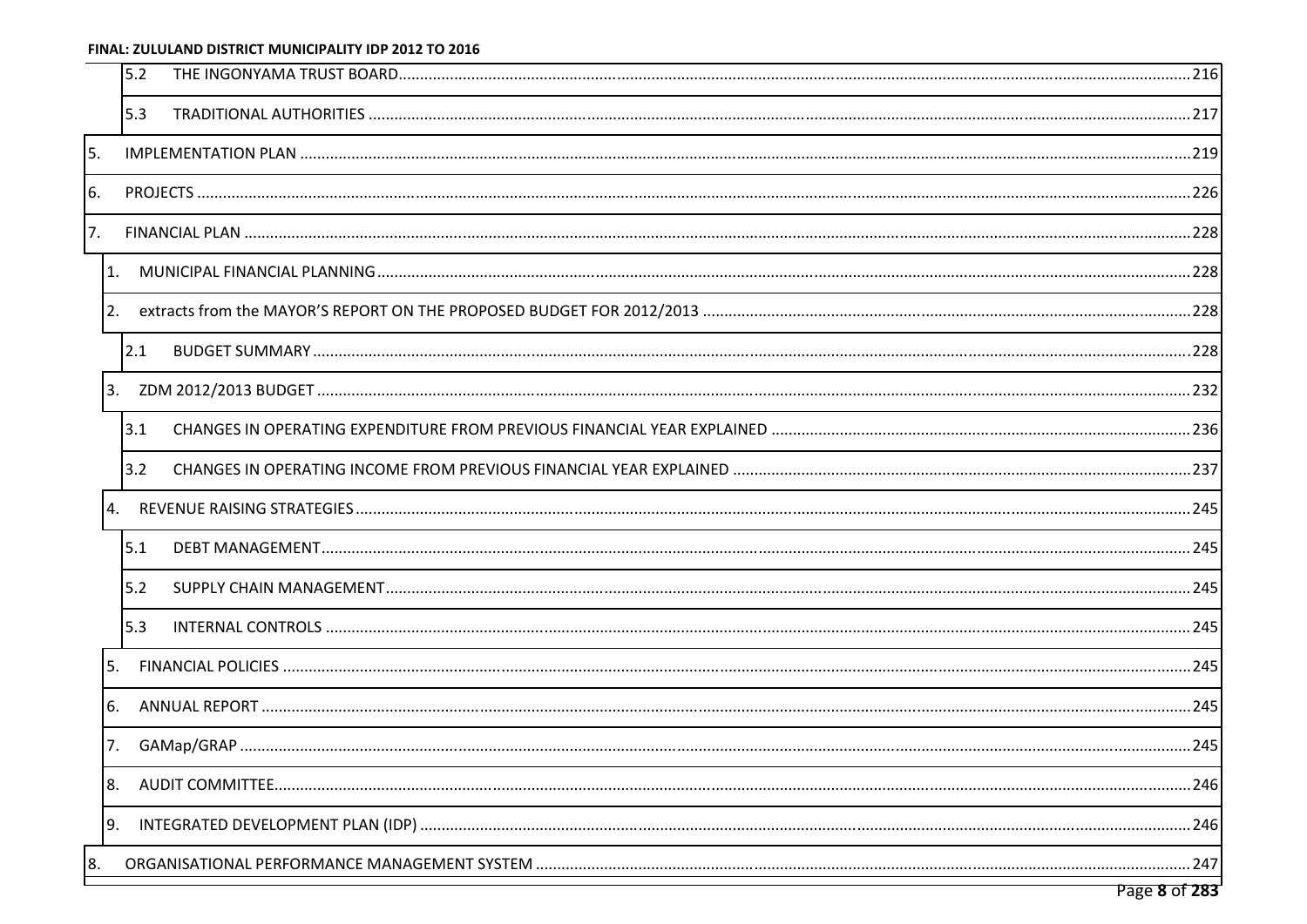<span id="page-6-6"></span><span id="page-6-4"></span><span id="page-6-1"></span>

|    | 3.1 |  |
|----|-----|--|
|    | 3.2 |  |
| 5. |     |  |
|    |     |  |
|    |     |  |
|    |     |  |

## <span id="page-6-5"></span><span id="page-6-3"></span>**MAPS**

<span id="page-6-2"></span><span id="page-6-0"></span>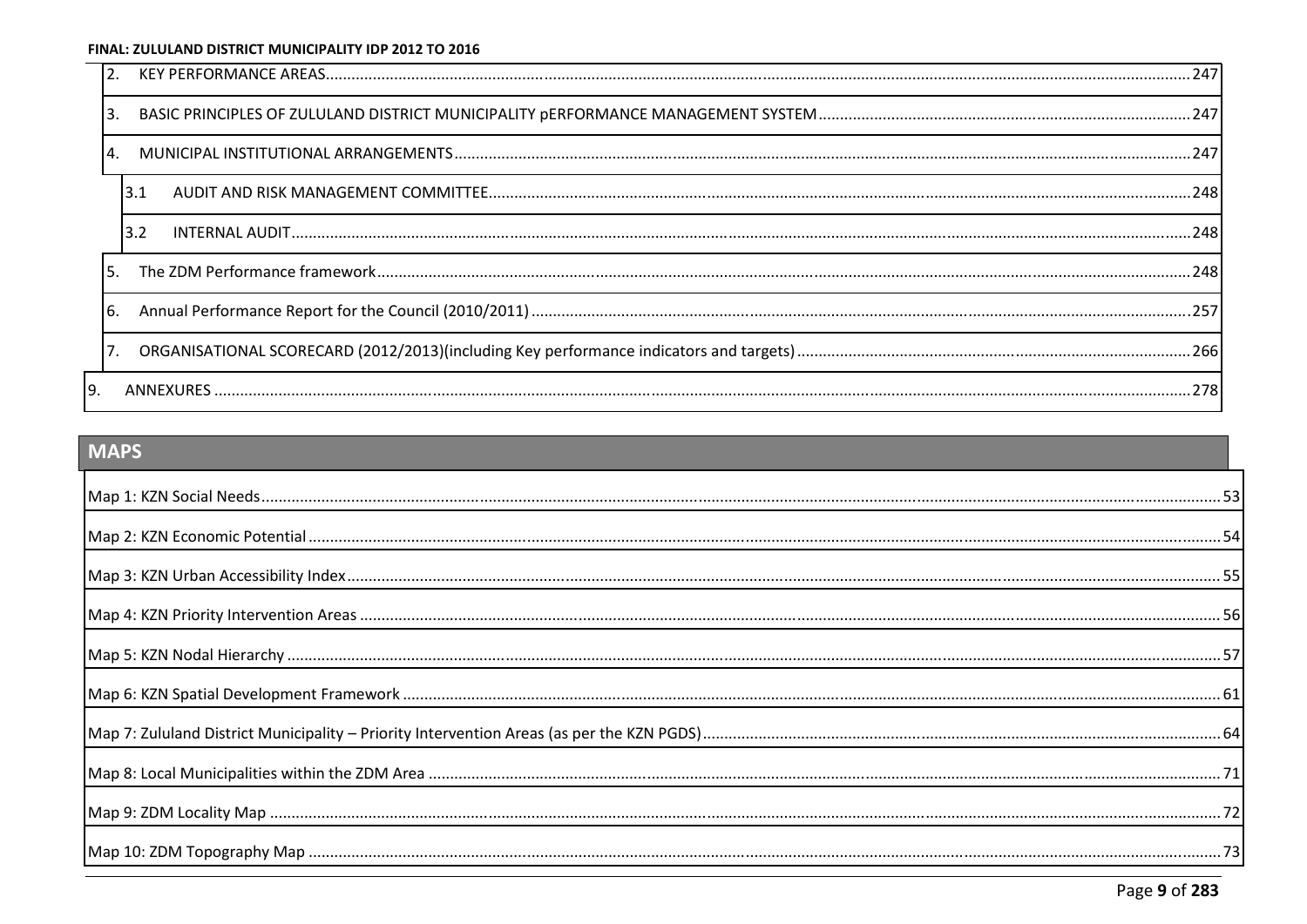<span id="page-7-1"></span><span id="page-7-0"></span>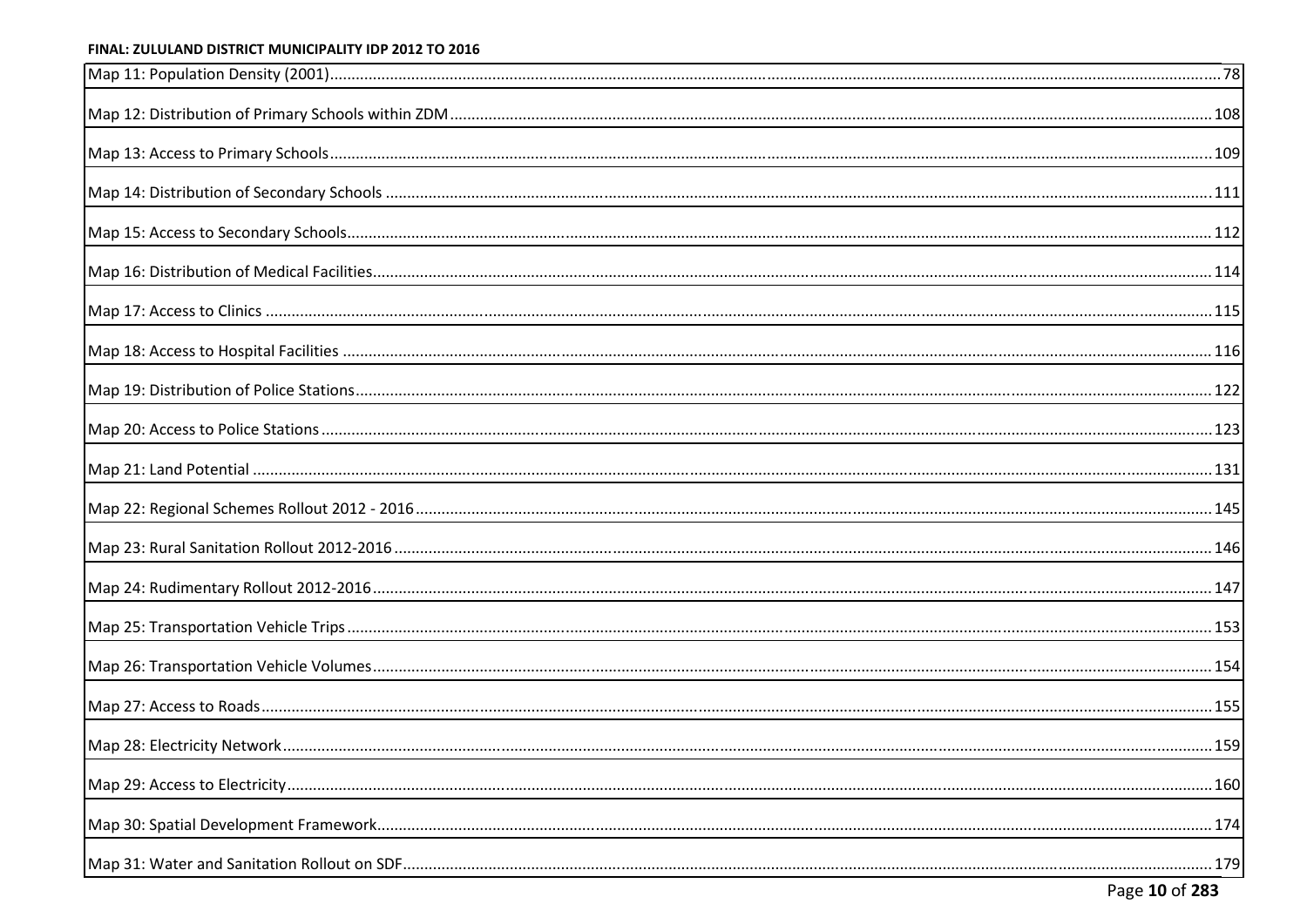## <span id="page-8-12"></span><span id="page-8-8"></span><span id="page-8-7"></span><span id="page-8-6"></span><span id="page-8-2"></span><span id="page-8-1"></span>**FIGURES**

<span id="page-8-10"></span><span id="page-8-4"></span>

# <span id="page-8-11"></span>TABLES

<span id="page-8-14"></span><span id="page-8-13"></span><span id="page-8-9"></span><span id="page-8-5"></span><span id="page-8-3"></span><span id="page-8-0"></span>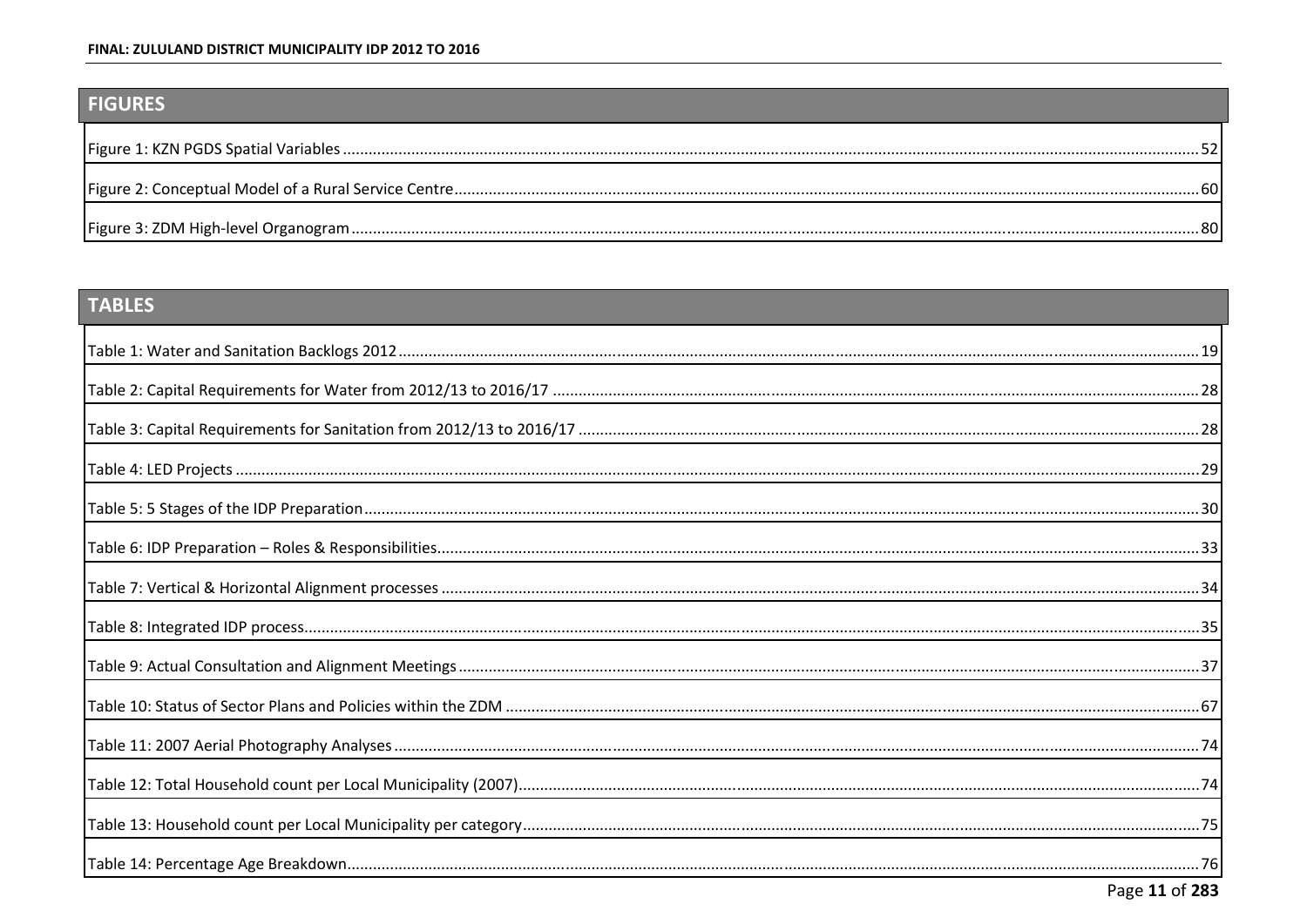<span id="page-9-18"></span><span id="page-9-17"></span><span id="page-9-16"></span><span id="page-9-15"></span><span id="page-9-14"></span><span id="page-9-13"></span><span id="page-9-12"></span><span id="page-9-11"></span><span id="page-9-10"></span><span id="page-9-9"></span><span id="page-9-8"></span><span id="page-9-7"></span><span id="page-9-6"></span><span id="page-9-5"></span><span id="page-9-4"></span><span id="page-9-3"></span><span id="page-9-2"></span><span id="page-9-1"></span><span id="page-9-0"></span>

| .120 |
|------|
|      |
|      |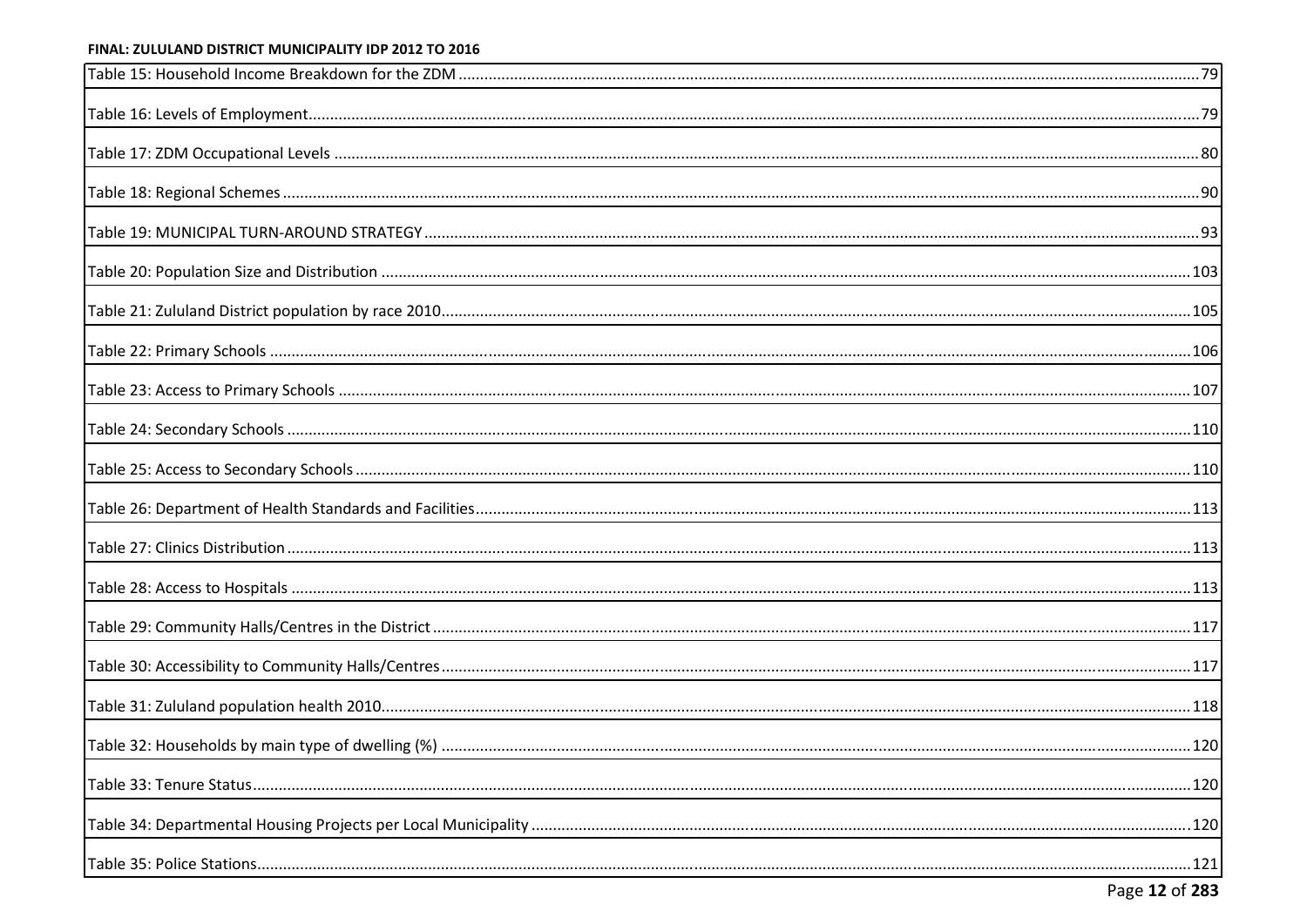<span id="page-10-15"></span><span id="page-10-14"></span><span id="page-10-13"></span><span id="page-10-12"></span><span id="page-10-11"></span><span id="page-10-10"></span><span id="page-10-9"></span><span id="page-10-8"></span><span id="page-10-7"></span><span id="page-10-6"></span><span id="page-10-5"></span><span id="page-10-4"></span><span id="page-10-3"></span><span id="page-10-2"></span><span id="page-10-1"></span><span id="page-10-0"></span>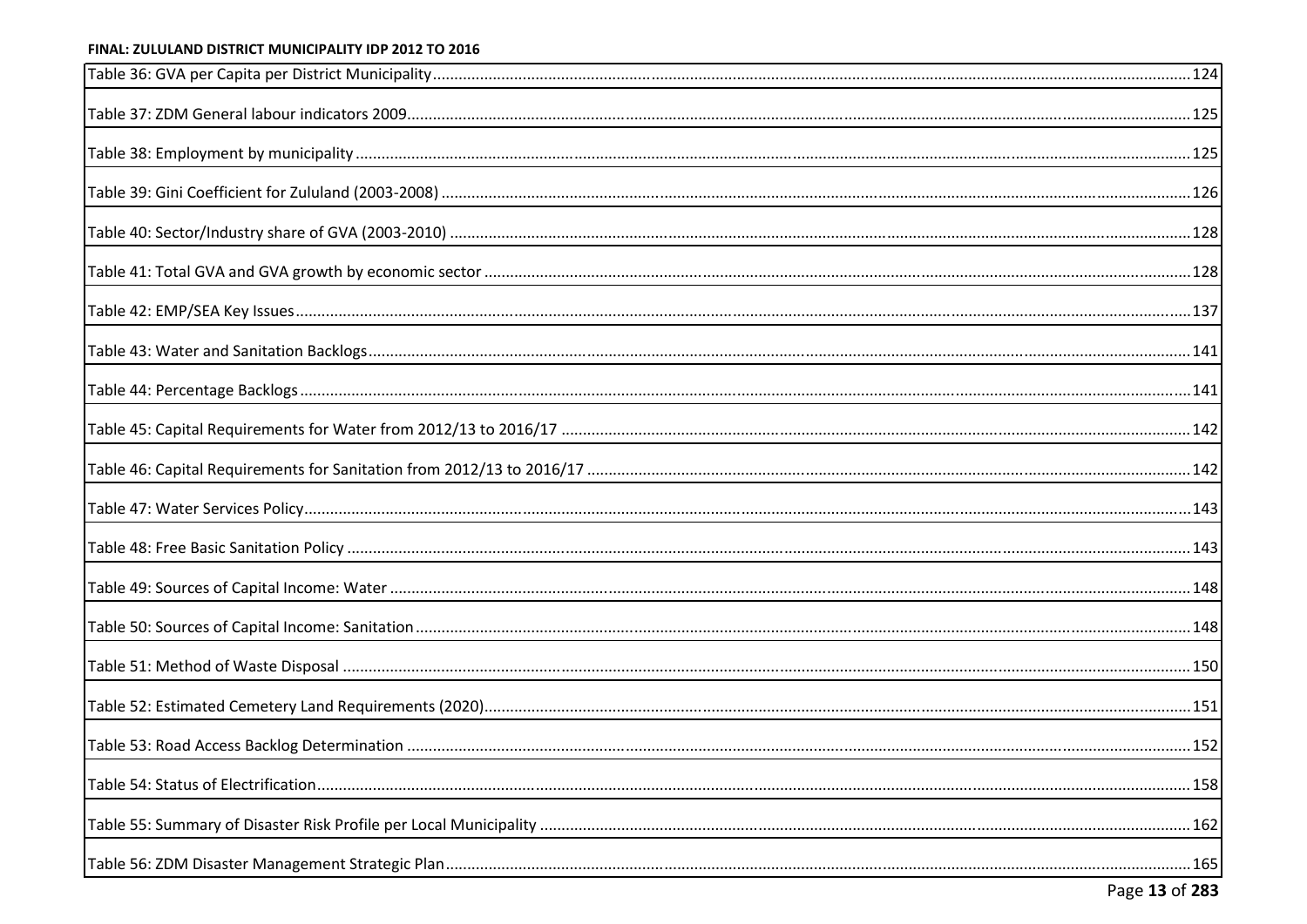<span id="page-11-15"></span><span id="page-11-14"></span><span id="page-11-13"></span><span id="page-11-12"></span><span id="page-11-11"></span><span id="page-11-10"></span><span id="page-11-9"></span><span id="page-11-8"></span><span id="page-11-7"></span><span id="page-11-6"></span><span id="page-11-5"></span><span id="page-11-4"></span><span id="page-11-3"></span><span id="page-11-2"></span><span id="page-11-1"></span><span id="page-11-0"></span>

| Table 61: Reviewed Action Plan for each MTAS Priority (as prepared during 2011/2012 - and as incorporated in the 2012/2013 Development Strategies201 |  |
|------------------------------------------------------------------------------------------------------------------------------------------------------|--|
|                                                                                                                                                      |  |
|                                                                                                                                                      |  |
|                                                                                                                                                      |  |
|                                                                                                                                                      |  |
|                                                                                                                                                      |  |
|                                                                                                                                                      |  |
|                                                                                                                                                      |  |
|                                                                                                                                                      |  |
|                                                                                                                                                      |  |
|                                                                                                                                                      |  |
|                                                                                                                                                      |  |
|                                                                                                                                                      |  |
|                                                                                                                                                      |  |
|                                                                                                                                                      |  |
|                                                                                                                                                      |  |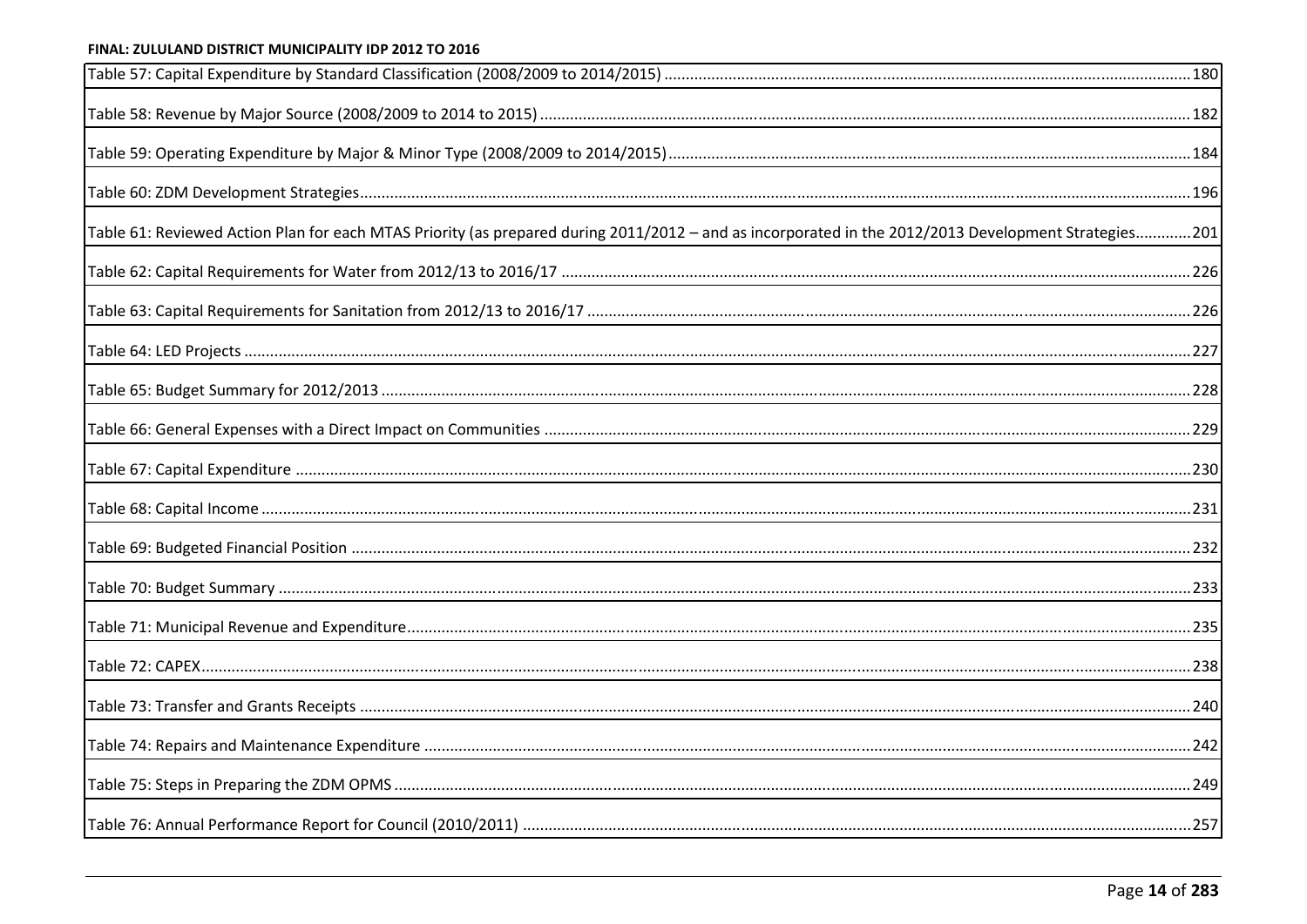## <span id="page-12-12"></span><span id="page-12-9"></span><span id="page-12-2"></span>**GRAPHS**

<span id="page-12-10"></span><span id="page-12-8"></span><span id="page-12-7"></span><span id="page-12-4"></span><span id="page-12-3"></span><span id="page-12-1"></span>

# <span id="page-12-11"></span><span id="page-12-6"></span><span id="page-12-5"></span><span id="page-12-0"></span>ABBREVIATIONS

| <b>BBBFF</b> | Broad Based Black Economic Empowerment        |
|--------------|-----------------------------------------------|
| BP.          | <b>Business Plan</b>                          |
| <b>DBSA</b>  | Development Bank of Southern Africa           |
| <b>DPLG</b>  | Department of Provincial and Local Government |
| <b>DMP</b>   | Disaster Management Plan                      |